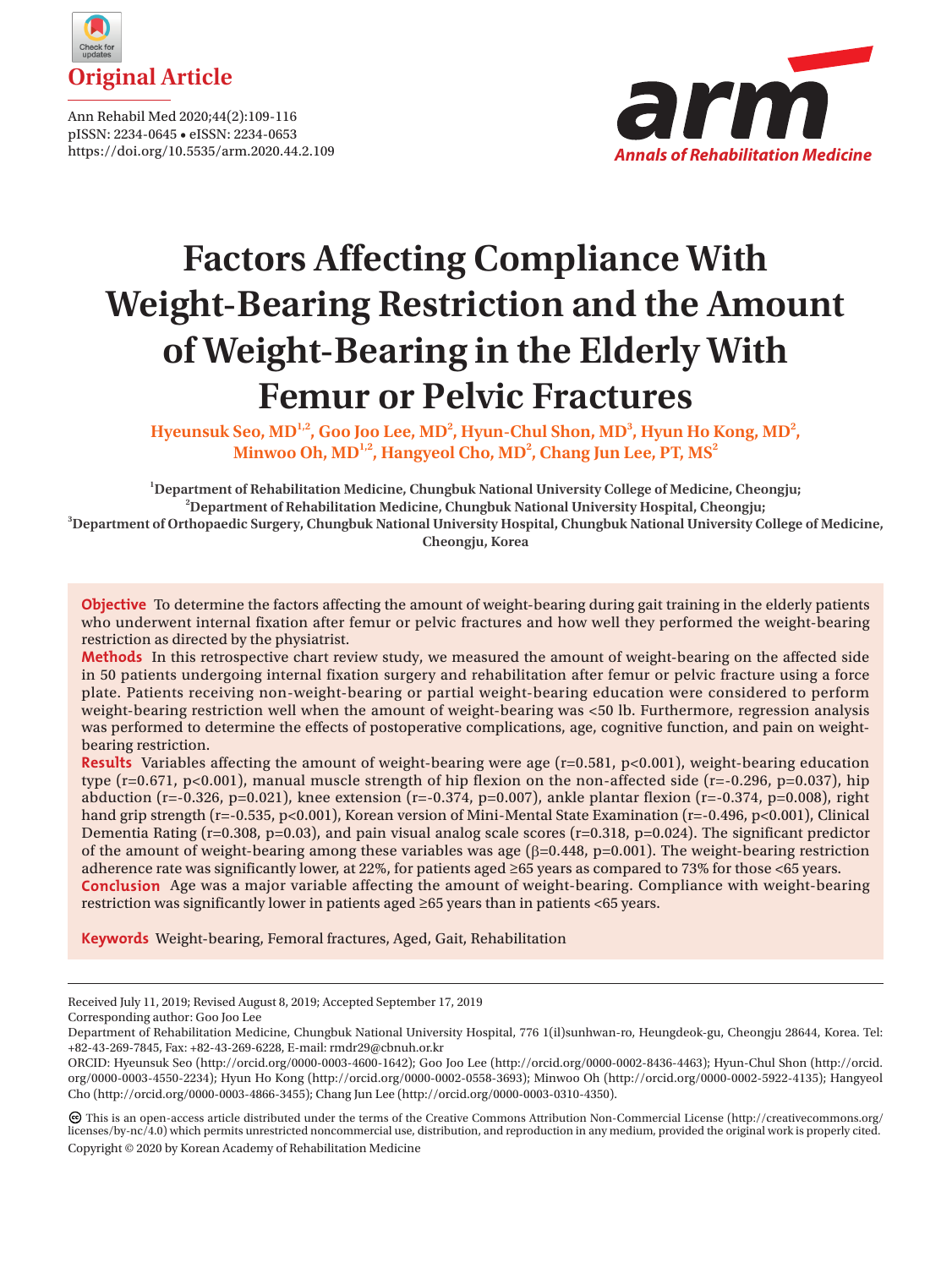## **INTRODUCTION**

In the United States, an estimated 258,000 hip fractures occurred in the elderly in 2010, and approximately \$17– \$20 billion was paid for the management of hip fracture patients in 2010 [1]. According to multicenter and cohort analysis studies reported in Korea in 2014, the initial age of hip fracture among the Korean elderly population is 79 years, and fractures occur within 9.2–30.2 months after the first fracture [2-5]. As life expectancy increases, the hip fracture incidence is expected to increase as well. By 2030, the number of hip fractures in the United States is expected to increase to 289,000 [6].

The clinical effect of controlling postoperative weightbearing in rehabilitation after lower limb fractures remains controversial. There is a clear recommendation for early weight-bearing after lower limb fracture, since there is an apparent advantage that early weight-bearing improves bone turnover metabolism and promotes bone growth [7,8]. In a similar perspective, prolonged nonweight-bearing is associated with the occurrence of delayed bony union and worse functional recovery [9].

To date, however, the relationship between the amount of weight-bearing and weight-bearing time as well as bone mineral density or functional recovery is not wellknown [10]. A study reported that too heavy weight-bearing at the initial stage after surgery may adversely affect the surgical and reconstructive outcome stability [11]. Some suggested that weight-bearing should be restricted for 2–6 weeks depending on the fracture site [12].

Hoyt et al. [11] reported that although there are differences on the fracture site and operation method, partial weight-bearing or non-weight-bearing postoperatively is usually performed in the rehabilitation stage for patients with lower extremity fracture and reconstructive surgery. In general, patients were encouraged to perform early mobilization and to gradually increase their weightbearing until they attain full weight-bearing.

A study used instrumented hip implants specially designed for weight-bearing after fracture [13], but the literature and rationale for the weight-bearing time and extent is not clear [14]. Therefore, based on continuous X-ray radiographic examinations, we observed changes in the surgical site such as in the fracture site gap, alignment, displacement, and callus formation. Rehabilitation was subsequently performed based on the experience of the physiatrist. This physiatrist-recommended weightbearing is a key component in the load and rehabilitation process of the fracture site [15]. However, in the clinical setting, it is difficult to know how much weight-bearing is performed by the patient during the treatment process and whether the weight-bearing is achieved as recommended by the physiatrist.

The purpose of this study was to determine the factors affecting the amount of weight-bearing in the gait rehabilitation process especially in the elderly patients who underwent internal fixation after a femur or pelvic fracture and how well they performed the weight-bearing restriction as directed by the physiatrist.

### **MATERIALS AND METHODS**

#### **Study patients and setting**

A retrospective chart review was performed to evaluate patients who received rehabilitation treatments after sustaining lower extremity fractures at one university hospital between August 2017 and April 2019.

Patients who underwent internal fixation after a femur or pelvic fracture, were evaluated for the measurement of the amount of weight-bearing on the affected side using a force plate after approximately 30 days of surgery, and who received gait rehabilitation therapy in the Department of Rehabilitation Medicine were included. Patients with multiple traumatic injuries, upper extremity fractures, and lower extremity fractures other than those of the femur or pelvis were excluded from this study. This study was approved by the Institutional Review Board of Chungbuk National University Hospital (No. 2017-04- 009). The informed consent was waived.

#### **Patient evaluation and data acquisition**

Considering the elderly hip fracture complications, such as deep vein thrombosis, nerve injury, and delirium [16], the variables that could affect the amount of weightbearing were selected, namely lower extremity edema, peripheral nerve injury, Clinical Dementia Rating (CDR), Korean version of the Mini-Mental State Examination (K-MMSE), and Hamilton Depression Inventory (HDI). In addition, fracture site, body mass index (BMI), days since surgery and rehabilitation, visual analog scale (VAS) scores, age, sex, hand grip, and lower extremity strength, which were expected to affect weight-bearing, were add-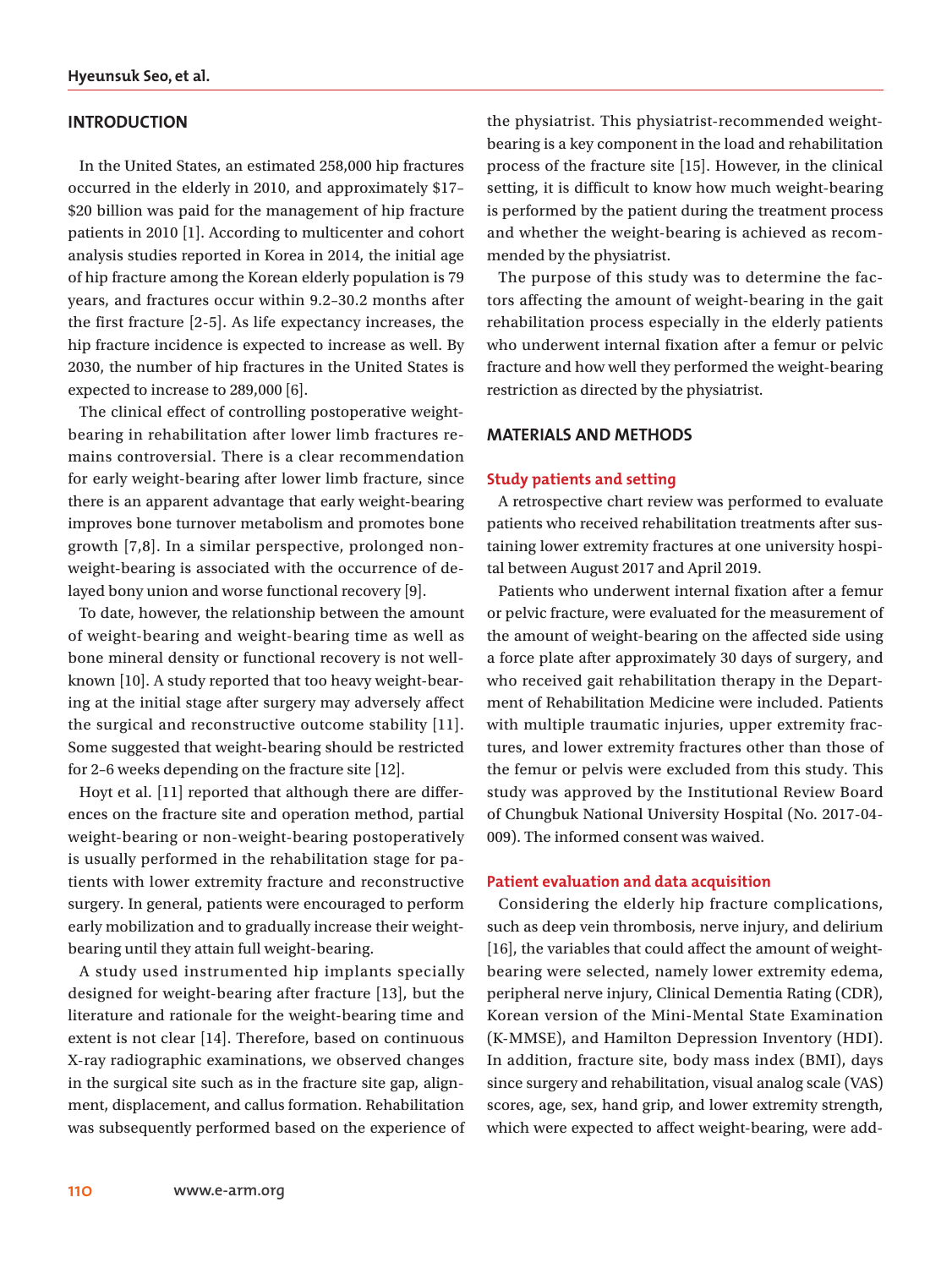

**Fig. 1.** The maximum peak force on the affected side of the patient is measured through the force plate. (A) Real-time peak force measurement and (B) image of a patient walking.

ed.

We performed a retrospective review of medical records of our clinical series of patients; their baseline characteristics included age, sex, BMI number of days since surgery and rehabilitation, fracture sites (femoral neck, intertrochanteric, subtrochanteric, femoral shaft, and pelvis), weight-bearing education types (none, partial, full), manual muscle strengths (hip flexion, hip abduction, knee extension, and ankle plantar flexion), hand grip strength, K-MMSE, CDR, VAS, HDI and peripheral nerve injuries, and lower extremity edema.

In addition to the above mentioned evaluation, all patients underwent rehabilitation therapy consisting of weight-bearing exercises, strengthening exercises, gait training, aerobic exercise, and functional training once a day for 30 minutes under the supervision of the physical therapist. The physiatrist determined the degree of weight-bearing, non-weight-bearing, partial weightbearing, and full weight-bearing in gait training based on X-ray radiography (fracture site stability, callus formation) and physical examination (manual muscle test).

After more than 3 weeks of gait training, the amount of weight-bearing on the affected side was measured. We used a force plate (HWK-200RT; Motion Analysis, Rohnert Park, CA, USA) to measure the amount of weight-bearing with walker gait. The force (newton, N) applied to the force plate in real time was checked via the monitor. The maximum peak force on the affected side was measured thrice and the mean value was used for the analysis (Fig. 1).

#### **Partial weight-bearing definition**

To determine the partial weight-bearing specific criteria, we asked four physical therapists to apply the force plate test and perform two instructional tasks: toe-touch weight-bearing with walker and 20% partial weight-bearing with walker. A total of 95 and 84 measurements were taken for the toe-touch weight-bearing and 20% partial weight-bearing, respectively. In the toe-touch weightbearing task, the mean weight-bearing was 103.1±66.9 N, 14.3%±9.1% (body weight percentage), and in the 20% partial weight-bearing task, the mean weight-bearing was 225.9±88.9 N, 30.6%±9.3%. The mean weight-bearing of 225.9 N (22.59 kg) in the 20% partial weight-bearing task was almost equivalent to the maximum weight load of 50 lb (22.67 kg) for 12 weeks after femur or pelvis internal fixation operation [17]. Therefore, we performed gait training for toe-touch weight-bearing in partial weightbearing gait training to lower the amount of weight-bearing to less than 50 lb. The cutoff value for whether the 20% partial weight-bearing training was well performed was set to 50 lb (approximately 226 N); patients with weight-bearing greater than 50 lb, despite partial weightbearing gait training, were considered overweight-bearing and not adequately weight restricted.

#### **Statistical analysis**

To analyze the factors affecting the amount of weightbearing, the Pearson correlation coefficient and multivariate linear regression analyses were performed, and the body weight percentage was used as the amount of weight-bearing. To analyze the difference in adherence to weight-bearing restriction according to age, the chisquare test was performed. A cutoff value of 50 lb, which was the mean weight-bearing in the 20% partial weightbearing task of four physical therapists, was used for analysis of adherence to weight-bearing restriction. In the adherence analysis, only patients with partial weightbearing and non-weight-bearing education were included. All statistical analyses were performed using the SPSS version 25.0 for Windows (IBM Corp, Armonk, NY, USA), with a p-value of <0.05.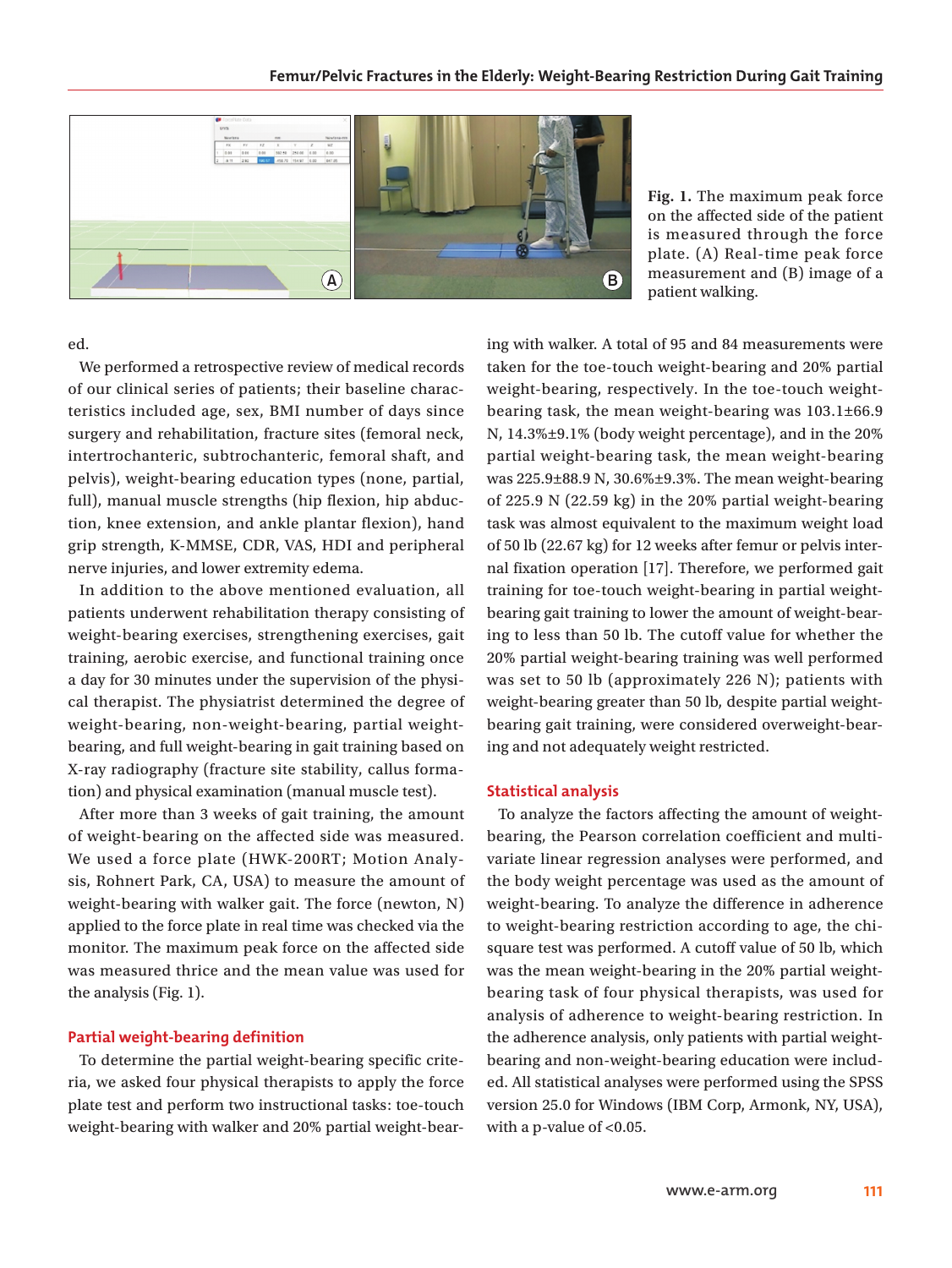## **RESULTS**

## **Patients' baseline characteristics**

Ninety-three patients who received rehabilitation treatments after sustaining lower extremity fractures at one university hospital between August 2017 and April 2019 were evaluated. Fifty patients were included in this study based on the inclusion and exclusion criteria mentioned in the methods section. Twenty-nine (58%) were males and 21 (42%) were females, and the average age was 70.3±16.2 years. The force plate test was performed on an average of 38.2±17.7 days postoperatively. The most frequent fracture was the intertrochanteric fracture in 25 patients (50%) followed by the pelvic fracture in 14 patients (28%). The most frequent weight-bearing education type was partial weight-bearing with 25 patients (50%). CDR was categorized as normal cognition or questionable dementia in most patients with 0 point (26 patients, 52%) or 0.5 point (20 patients, 40%) (Table 1). The amount of weight-bearing according to weight-bearing education type is presented in Table 2.

### **Factors associated with the amount of weight-bearing**

Age, weight-bearing education type, CDR, and VAS showed positive correlation with the amount of weightbearing, whereas lower extremity strength on the nonaffected side, both hand grip strengths, and K-MMSE revealed negative correlation with the amount of weightbearing (Table 3).

In the multivariate linear regression analysis with seven variables related to the amount of weight-bearing, only two variables, age and weight-bearing education type (none, partial, full) were statistically significant predictors for the amount of weight-bearing (Table 4). The standardized coefficients of weight-bearing education type were 0.418 and the p-value was 0.002. Moreover, the standardized coefficient of age was 0.448 and the p-value was 0.001.

# **Difference in adherence to non-weight-bearing or partial weight-bearing according to age**

To analyze the difference in adherence to weight-bearing restriction according to age, we divided the patient group into two groups, <65 years and ≥65 years. Significant differences in the proportion of patients who had received non-weight-bearing education were not observed between the two groups. The amount of weight-bearing

| <b>Variable</b>                                     | <b>Value</b>                  |
|-----------------------------------------------------|-------------------------------|
| Age $(yr)$                                          | $70.3 \pm 16.2$               |
| Sex, male                                           | 29(58.0)                      |
| BMI $\left({\rm kg/m}^2\right)$                     | $22.8 \pm 3.5$                |
| Days since surgery                                  | 38.2±17.7                     |
| Days since rehabilitation                           | $24.1 \pm 13.7$               |
| <b>Sites of fracture</b>                            |                               |
| Femoral neck                                        | 3(6.0)                        |
| Intertrochanter                                     | 25(50.0)                      |
| Subtrochanter                                       | 5(10.0)                       |
| Femoral shaft                                       | 3(6.0)                        |
| Pelvis                                              |                               |
| Acetabulum                                          | 12(24.0)                      |
| Pubic ramus                                         | 1(2.0)                        |
| Ilium                                               | 1(2.0)                        |
| Weight-bearing education type                       |                               |
| Non-weight-bearing                                  | 13(26.0)                      |
| Partial weight-bearing                              | 25(50.0)                      |
| Full weight-bearing                                 | 12(24.0)                      |
| Manual muscle strength (affected/non-affected side) |                               |
| <b>Hip flexion</b>                                  | $3.0\pm0.9 / 4.4\pm0.7$       |
| Hip abduction                                       | $3.0\pm1.0 / 4.4\pm0.9$       |
| Knee extension                                      | $3.9 \pm 0.7 / 4.7 \pm 0.5$   |
| Ankle plantarflexion                                | $4.4{\pm}0.9$ / $4.8{\pm}0.4$ |
| Hand grip strength (kg)                             |                               |
| Right                                               | $23.8 \pm 11.2$               |
| Left                                                | $21.8 \pm 10.3$               |
| <b>K-MMSE</b>                                       | $24.0 \pm 6.0$                |
| <b>CDR</b>                                          |                               |
| $\mathbf{0}$                                        | 26(52.0)                      |
| 0.5                                                 | 20(40.0)                      |
| 1.0                                                 | 4(8.0)                        |
| <b>VAS</b>                                          | $1.9 \pm 1.3$                 |
| HDI                                                 | $7.2 + 4.8$                   |
| Presence of peripheral nerve injuries               | 6(12.0)                       |
| Presence of lower extremities edema                 | 0(0)                          |

**Table 1.** Baseline characteristics of the patients (n=50)

Values are presented as mean±standard deviation or number (%).

BMI, body mass index; K-MMSE, Korean version of Mini-Mental State Examination; CDR, Clinical Dementia Rating; VAS, visual analog scale; HDI, Hamilton Depression Inventory.

of patients who were instructed to perform partial weight-bearing or non-weight-bearing was checked if it was <50 lb to confirm the rate of adherence to the weight-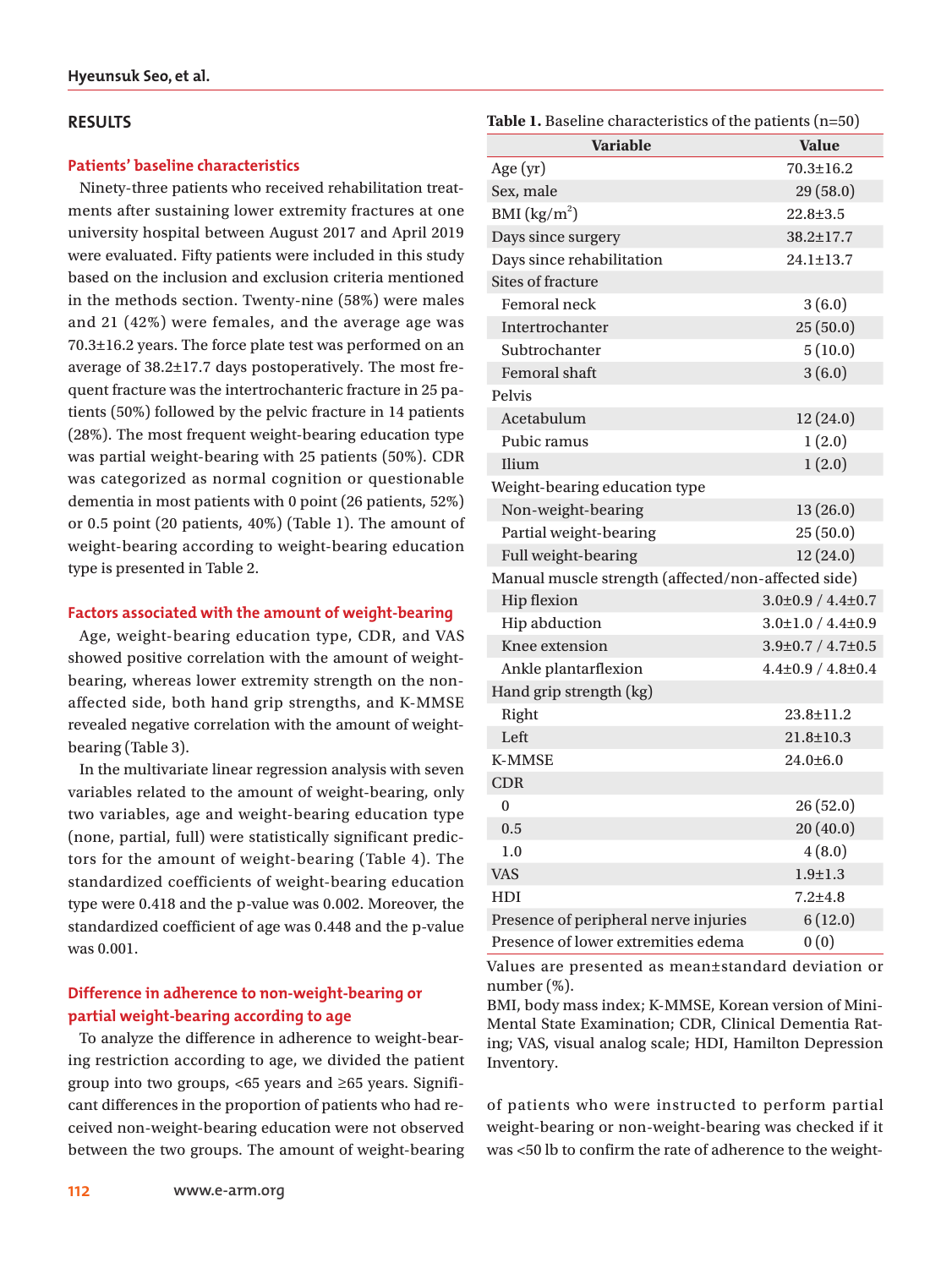| <b>Amount of weight-bearing</b> | Weight-bearing education type |                   |                   |  |
|---------------------------------|-------------------------------|-------------------|-------------------|--|
|                                 | $NWB(n=13)$                   | $PWB(n=25)$       | $FWB(n=12)$       |  |
| Newton                          | $152.1 \pm 133.7$             | $292.7 \pm 117.1$ | $397.9 \pm 137.3$ |  |
| The percentage of body weight   | $22.8 \pm 19.1$               | $51.2\pm 22.3$    | $73.3 \pm 17.1$   |  |

| Table 2. Amount of weight-bearing according to weight-bearing education type |  |  |  |  |  |
|------------------------------------------------------------------------------|--|--|--|--|--|
|------------------------------------------------------------------------------|--|--|--|--|--|

Values are presented as mean±standard deviation.

NWB, non-weight-bearing; PWB, partial weight-bearing; FWB, full weight-bearing.

|         | <b>Table 3.</b> Factors associated with the amount of weight- |  |  |
|---------|---------------------------------------------------------------|--|--|
| bearing |                                                               |  |  |

|                                            | <b>Amount of</b><br>weight-bearing $(\%)^{\text{a}}$ |         |
|--------------------------------------------|------------------------------------------------------|---------|
| <b>Variable</b>                            |                                                      |         |
|                                            | r                                                    | p-value |
| Age                                        | 0.581                                                | < 0.001 |
| <b>Sex</b>                                 | $-0.253$                                             | 0.076   |
| <b>BMI</b>                                 | $-0.084$                                             | 0.564   |
| Days since surgery                         | $-0.119$                                             | 0.408   |
| Days since rehabilitation                  | 0.006                                                | 0.969   |
| Sites of fracture                          | $-0.198$                                             | 0.167   |
| Weight-bearing education type              | 0.671                                                | < 0.001 |
| Manual muscle strength (non-affected side) |                                                      |         |
| Hip flexion                                | $-0.296$                                             | 0.037   |
| Hip abduction                              | $-0.326$                                             | 0.021   |
| Knee extension                             | $-0.374$                                             | 0.007   |
| Ankle plantarflexion                       | $-0.374$                                             | 0.008   |
| Hand grip strength                         |                                                      |         |
| Right                                      | $-0.535$                                             | < 0.001 |
| Left                                       | $-0.525$                                             | 0.001   |
| <b>K-MMSE</b>                              | $-0.496$                                             | < 0.001 |
| <b>CDR</b>                                 | 0.308                                                | 0.030   |
| <b>VAS</b>                                 | 0.318                                                | 0.024   |
| <b>HDI</b>                                 | $-0.041$                                             | 0.802   |
| Peripheral nerve injuries                  | $-0.060$                                             | 0.681   |

BMI, body mass index; K-MMSE, Korean version of Mini-Mental State Examination; CDR, Clinical Dementia Rating; VAS, visual analog scale; HDI, Hamilton Depression Inventory.

a)The percentage of body weight.

bearing restriction. There was a statistically significant low adherence rate of approximately 22% in patients ≥65 years (p=0.002); however, the adherence rate was about 73% in patients <65 years (Table 5).

**Table 4.** Multivariate linear regression analysis for predictors of the amount of weight-bearing

| 0.418 | 0.002 | 0.539                                       |
|-------|-------|---------------------------------------------|
| 0.448 | 0.001 | -                                           |
|       |       | Standardized $\beta$ p-value Adjusted $R^2$ |

Using a backward stepwise elimination.

**Table 5.** Difference in adherence to non- or partial weight-bearing according to age

| <b>Measured amount of</b> | Age $(yr)$ |           |         |
|---------------------------|------------|-----------|---------|
| weight-bearing (lb)       | <65        | $\geq 65$ | p-value |
| <50                       | 11         |           | 0.002   |
| >50                       |            | 18        |         |

## **DISCUSSION**

It is generally common to train patients on a specific weight-bearing protocol depending on their clinical conditions, because it helps to heal and restore the fracture site [18]. Furthermore, postoperative weight-bearing restriction in older patients with hip fractures has been generally performed in the clinical practice [19], and was considered an appropriate option in the 2015 OrthoGuidelines of the American Academy of Orthopedic Surgeons [20]; however, it is very difficult for the patient to be trained to achieve the desired weight-bearing [12]. In this study, on average, 30.6%±9.3% weight-bearing was measured even if the trained physical therapists were ordered 20% partial weight-bearing in the force plate test. This suggests how difficult weight-bearing restriction is for the patient. In this study, the amount of weight-bearing of patients with non-weight-bearing education type was 22.8%±19.1%, partial weight-bearing 51.3%±19.1%, and full weight-bearing 73.3%±17.1%, respectively (Table 2).

An analysis of this study, which identified the factors affecting the amount of weight-bearing of patients, in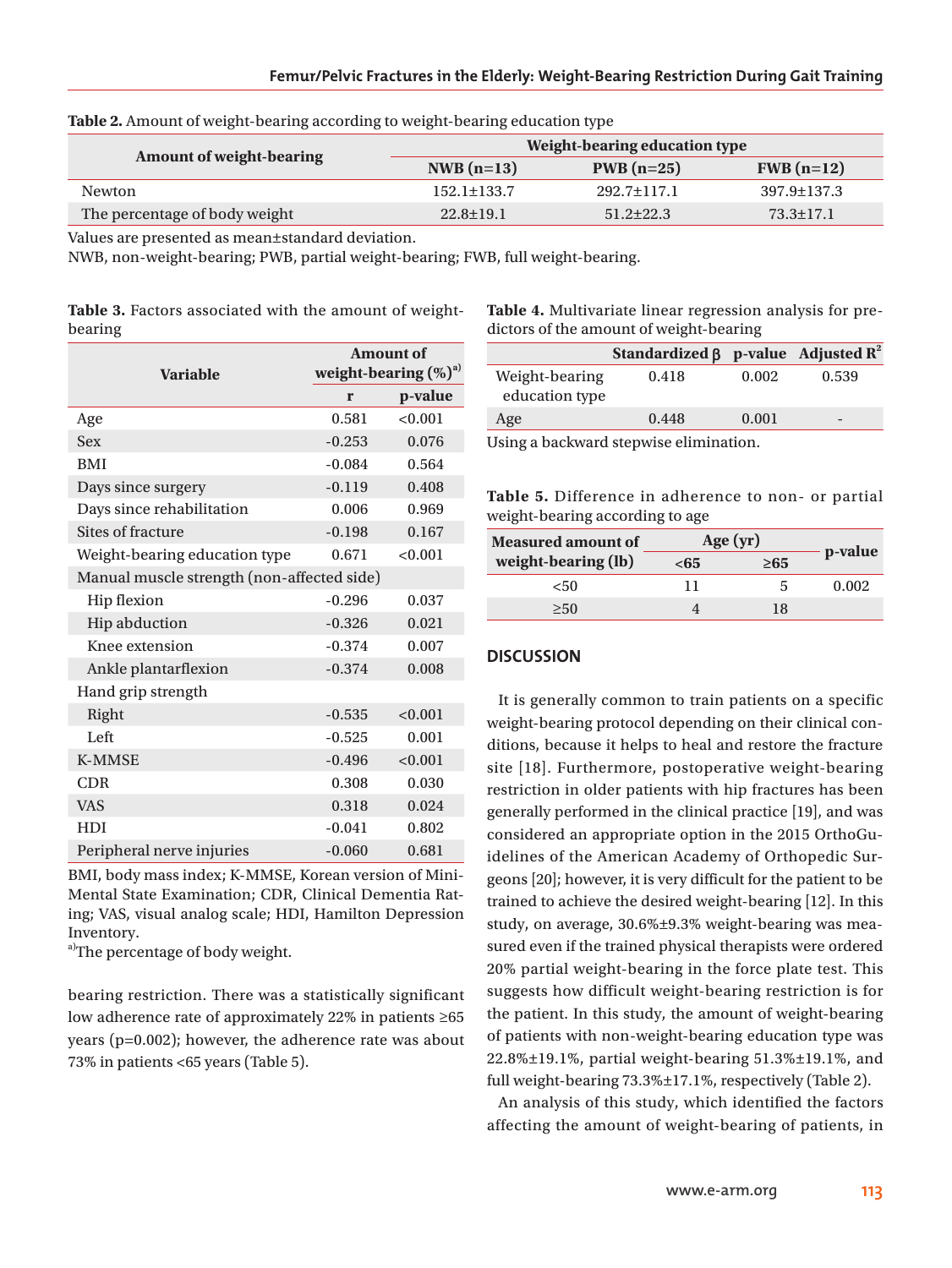addition to the weight-bearing education type showed that age, lower extremity strength on the non-affected side, bilateral hand grip strength, K-MMSE, CDR, and VAS were identified. However, in the multivariate linear regression analysis of these variables, only age was identified as a statistically significant variable to account for the amount of weight-bearing in addition to the weightbearing education type. Decreased physical and cognitive functions as well as reduced peripheral nerve sensory feedback may be factors that account for the increased amount of weight-bearing of patients with aging [21]. Because of this change in physical and cognitive functions with aging, muscle strength and cognitive function did not appear to have a direct effect on the amount of weight-bearing in this study.

Age was assessed as an important variable in the amount of weight-bearing, and we divided the patients into two groups, <65 years and ≥65 years, to determine the difference in the rate of adherence to weight-bearing restriction according to age. The percentage of patients who performed well weight-bearing restriction <50 lb was much higher, at 73%, in patients aged <65 years as compared to the 22% in patients  $\geq 65$  years, among patients trained with non-weight-bearing or partial weightbearing. This means that compliance with the weightbearing restriction is much lower in patients aged  $\geq 65$ years. In an additional analysis, the adherence rate was 5% in patients aged ≥75 years and significantly lower than 75% in patients <75 years. Therefore, the compliance with weight-bearing restrictions under the supervision of medical staff in hospitals is low. Obviously, the compliance with weight-bearing restriction is much lower in the absence of medical staff supervision in the environment outside the hospital [22].

As we have seen so far that clinically, compliance with weight-bearing restriction is low [12], and especially much lower in patients aged ≥65 years. Despite this low compliance, complications, such as implant failure, nonunion, and delayed-union are very rare [15]. A study on large populations showed that the non-union probability after a femur or pelvic fracture increased at age ≥85 years, but the probability decreased more in patients ≥65 years old than in those <65 years [23]. Therefore, in the rehabilitation of patients aged ≥65 years, a more active training and management system will be needed for specific patients with higher risk, such as those with fracture site instability or large amount of fracture gap, non-union, and malunion, which is more individualized than overall weight-bearing restriction, which is less feasible.

This study has some limitations. First, despite the retrospective nature of the study, the number of patients included in the study was only 50. Fifty patients are not very sufficient for multiple linear regression analysis with seven independent variables [24]. This is because of the limited number of patients who underwent internal fixation, mainly weight-bearing restriction, among femur and pelvic fracture patients who were transferred to the department of rehabilitation medicine. Second, a force plate was used to measure the amount of weight-bearing on the affected side of the patient, but this is an instantaneous measurement rather than a continuous measurement. If a continuous measurement was feasible, it would have been clinically more meaningful. Third, cognitive function is thought to influence the compliance with weight-bearing restriction clinically, but the multivariate linear regression analysis of this study shows that cognitive function does not directly affect the amount of weight-bearing. This may be because the number of patients with low cognitive function was very small, i.e., of the 50 patients, 26 (52%) were normal, 20 (40%) had questionable dementia, and only 4 (8%) had mild dementia [25]. Finally, we did not perform the analysis according to the difference of operation method for femur fracture. Among 36 patients with femur fracture, 33 patients received proximal femoral nail anti-rotation surgery and only 3 patients received screw fixation surgery. Further comparative studies will be needed with a more large-scale patient population.

In conclusion, age is a major variable affecting the amount of weight-bearing, and compared with patients <65 years, compliance with weight-bearing restriction was significantly lower in patients ≥65 years. This study suggests the need for further investigation, and questions the gait rehabilitation therapy validity based on an overall weight-bearing restriction, which has low feasibility. A large-scale prospective study of compliance with weight-bearing restriction according to age and related side effects and clinical outcomes is needed. In addition, the result of this study suggests that a new rehabilitation technique may be needed to control weight-bearing in the elderly patients with lower extremity fractures.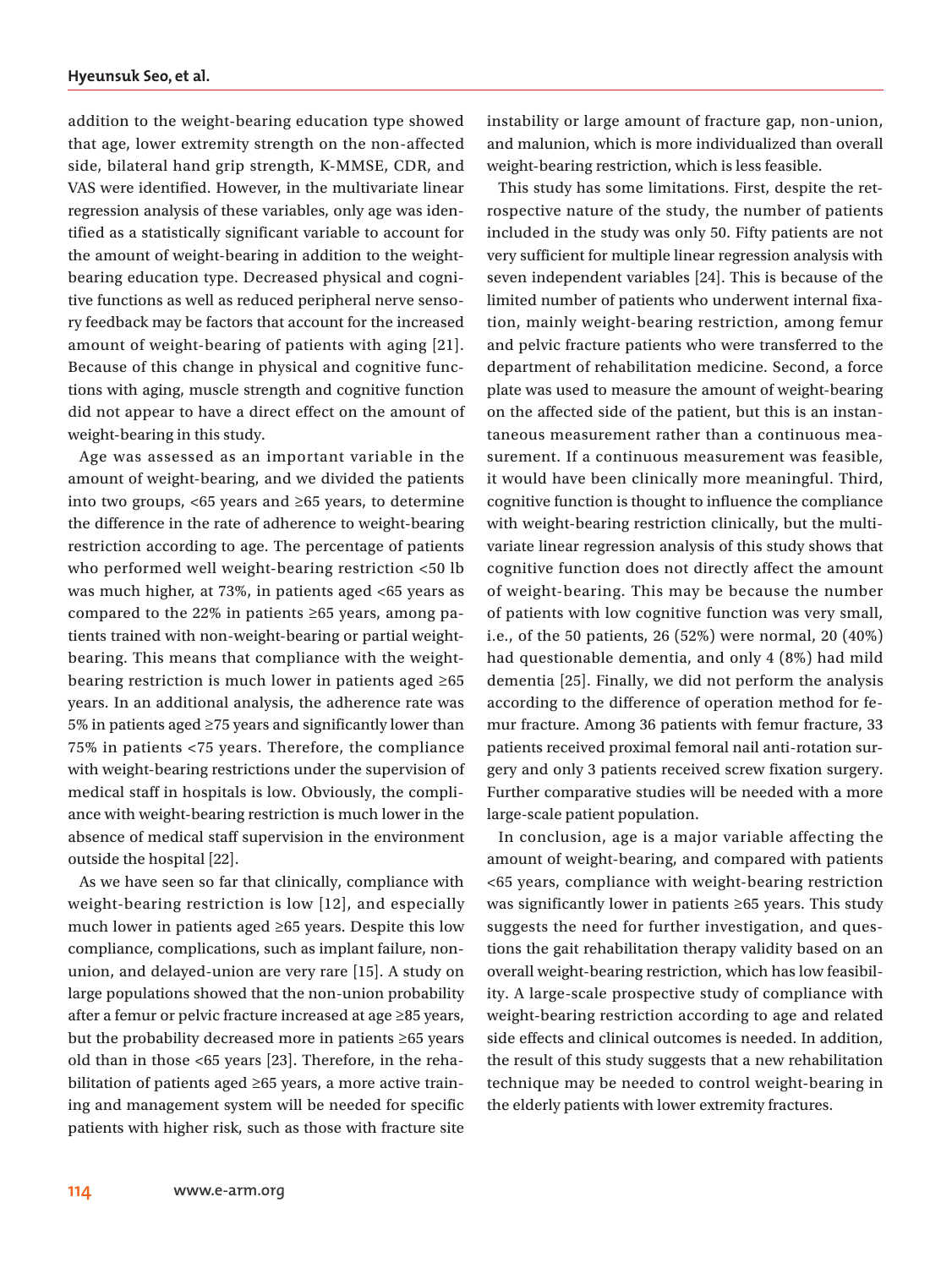# **CONFLICT OF INTEREST**

No potential conflict of interest relevant to this article was reported.

# **AUTHOR CONTRIBUTION**

Conceptualization: Lee GJ, Seo HS. Methodology: Lee GJ, Seo HS, Shon HC. Formal analysis: Lee GJ, Seo HS, Cho HG, Oh MW, Lee CJ. Funding acquisition: Lee GJ. Project administration: Lee GJ, Seo HS. Visualization: Lee GJ, Seo HS, Lee CJ. Writing – original draft: Seo HS, Lee GJ. Writing – review and editing: Seo HS, Lee GJ, Kong HH. Approval of final manuscript: all authors.

# **REFERENCES**

- 1. Roberts KC, Brox WT, Jevsevar DS, Sevarino K. Management of hip fractures in the elderly. J Am Acad Orthop Surg 2015;23:131-7.
- 2. Lee KH, Kim JY, Yim SJ, Moon DH, Choi GH, Moon KH. Incidence and risk factors of subsequent hip fractures in Korea: multicenter study. J Korean Med Sci 2014;29:992-4.
- 3. Kim SR, Park YG, Kang SY, Nam KW, Park YG, Ha YC. Undertreatment of osteoporosis following hip fractures in jeju cohort study. J Bone Metab 2014;21:263- 8.
- 4. Ha YC, Park YG, Nam KW, Kim SR. Trend in hip fracture incidence and mortality in Korea: a prospective cohort study from 2002 to 2011. J Korean Med Sci 2015;30:483-8.
- 5. Park YG, Jang S, Ha YC. Incidence, morbidity and mortality in patients older than 50 years with second hip fracture in a Jeju cohort study. Hip Pelvis 2014;26:250-5.
- 6. Miyamoto RG, Kaplan KM, Levine BR, Egol KA, Zuckerman JD. Surgical management of hip fractures: an evidence-based review of the literature. I: femoral neck fractures. J Am Acad Orthop Surg 2008;16:596- 607.
- 7. Murphy NM, Carroll P. The effect of physical activity and its interaction with nutrition on bone health. Proc Nutr Soc 2003;62:829-38.
- 8. Kim CS, Maekawa Y, Fujita M, Sato N, Nishimuta M, Ishizaki Y, et al. Immobilization on the day 14th does

not disrupts the basic diurnal rhythm of bone resorption. J Gravit Physiol 2000;7:P125-6.

- 9. Ariza-Vega P, Kristensen MT, Martin-Martin L, Jimenez-Moleon JJ. Predictors of long-term mortality in older people with hip fracture. Arch Phys Med Rehabil 2015;96:1215-21.
- 10.Kalmet PH, Meys G, Horn YY, Evers SM, Seelen HA, Hustinx P, et al. Permissive weight bearing in trauma patients with fracture of the lower extremities: prospective multicenter comparative cohort study. BMC Surg 2018;18:8.
- 11.Hoyt BW, Pavey GJ, Pasquina PF, Potter BK. Rehabilitation of lower extremity trauma: a review of principles and military perspective on future directions. Curr Trauma Rep 2015;1:50-60.
- 12.Vasarhelyi A, Baumert T, Fritsch C, Hopfenmuller W, Gradl G, Mittlmeier T. Partial weight bearing after surgery for fractures of the lower extremity: is it achievable? Gait Posture 2006;23:99-105.
- 13.Damm P, Schwachmeyer V, Dymke J, Bender A, Bergmann G. In vivo hip joint loads during three methods of walking with forearm crutches. Clin Biomech (Bristol, Avon) 2013;28:530-5.
- 14.Kubiak EN, Beebe MJ, North K, Hitchcock R, Potter MQ. Early weight bearing after lower extremity fractures in adults. J Am Acad Orthop Surg 2013;21:727- 38.
- 15.Braun BJ, Veith NT, Rollmann M, Orth M, Fritz T, Herath SC, et al. Weight-bearing recommendations after operative fracture treatment-fact or fiction? Gait results with and feasibility of a dynamic, continuous pedobarography insole. Int Orthop 2017;41:1507-12.
- 16.Beaupre LA, Jones CA, Saunders LD, Johnston DW, Buckingham J, Majumdar SR. Best practices for elderly hip fracture patients: a systematic overview of the evidence. J Gen Intern Med 2005;20:1019-25.
- 17.Court-Brown CM, Heckman JD, McQueen MM, Ricci WM, Tornetta P, McKee MD. Rockwood and Green's fractures in adults. 8th ed. Philadelphia, PA: Wolters Kluwer Health; 2014.
- 18.Elliott DS, Newman KJ, Forward DP, Hahn DM, Ollivere B, Kojima K, et al. A unified theory of bone healing and nonunion: BHN theory. Bone Joint J 2016;98B:884-91.
- 19.Kammerlander C, Pfeufer D, Lisitano LA, Mehaffey S, Bocker W, Neuerburg C. Inability of older adult